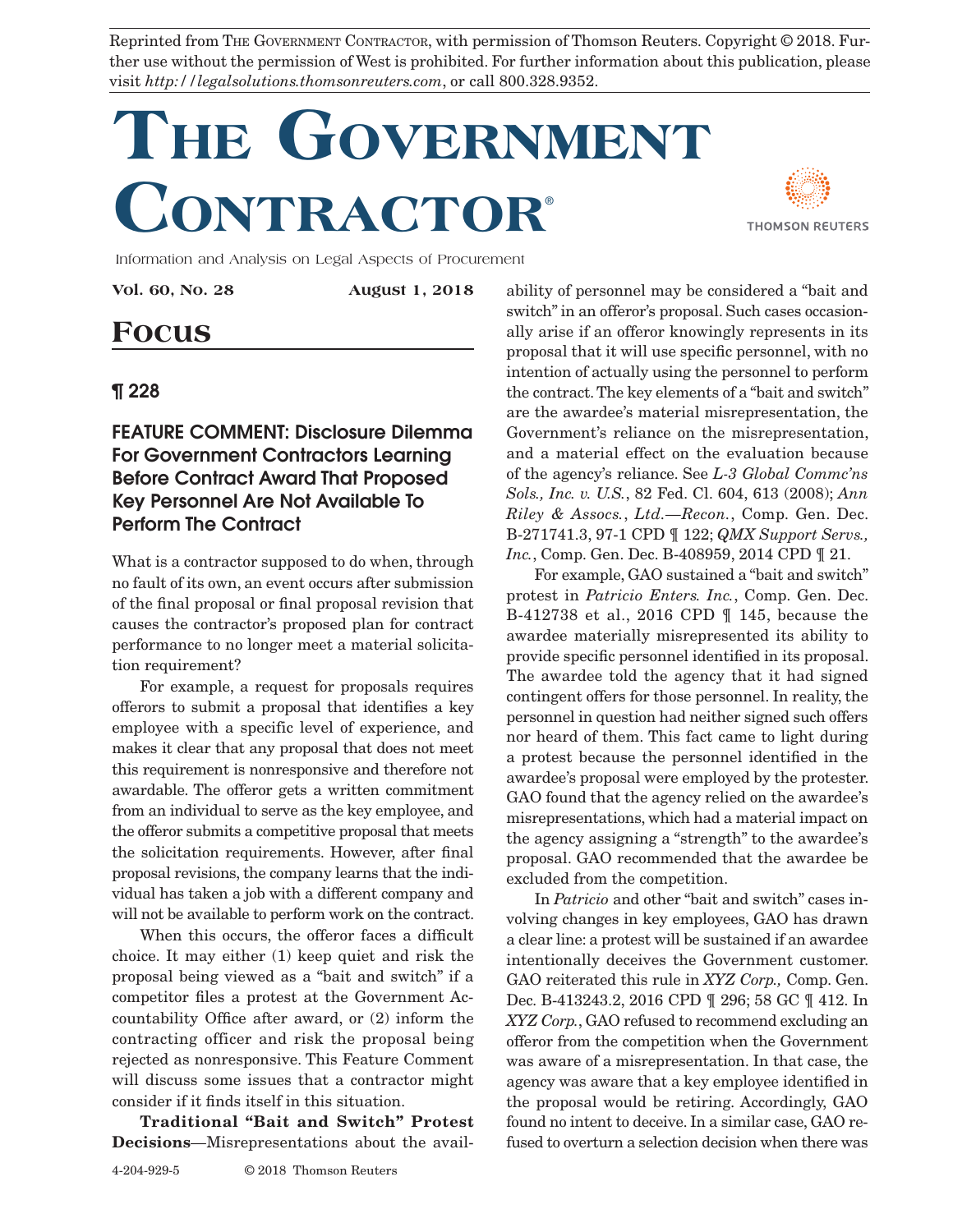no evidence that the awardee misled the agency into selecting an offeror it would not otherwise have picked. *Airwork Ltd.-Vinnell Corp. (A Joint Venture)*, Comp. Gen. Dec. B-285247, 2000 CPD ¶ 150. In *Airwork*, GAO upheld an award when the awardee ultimately substituted certain personnel after contract award. GAO found that the substitutions were not part of an improper "bait and switch" because the substituted persons had the same qualifications and skill level as those proposed. Id.

When it comes to a traditional "bait and switch" situation, GAO and the U.S. Court of Federal Claims have established a clear and common-sense rule: when identifying key personnel in a proposal, make no intentional, material misrepresentations.

**Changes in Key Personnel after Proposal Submission**—Unlike the "bait and switch" precedents, GAO and the COFC have provided conflicting guidance in their approaches regarding personnel changes outside the contractor's control *after proposal submission*. These cases are distinct from a traditional "bait and switch" because they do not involve misrepresentation by an offeror.

For example, in *Pioneering Evolution, LLC*, Comp. Gen. Dec. B-412016 et al., 2015 CPD ¶ 385, GAO upheld the agency's decision to exclude a protester without reopening discussions. In *Pioneering Evolution*, the Navy's RFP required the submission of at least one résumé for each of the three lead mechanical engineer positions. Two offerors, including Pioneering Evolution, submitted proposals. After the closing date for final proposals, one of Pioneering Evolution's key personnel left the company. The agency declined to reopen discussions, which would have allowed Pioneering Evolution to substitute another qualified candidate. Ultimately, the Navy evaluated Pioneering Evolution's proposal as submitted and found the proposal to be technically unacceptable, and thus unacceptable overall. The Navy awarded the contract to the other offeror.

When Pioneering Evolution protested, GAO upheld the agency's decision. GAO held that Pioneering Evolution was obligated to advise the Navy of its post-final submission changes in proposed staffing and resources. GAO also noted that the Navy had discretion not to reopen discussions. Accordingly, the Navy acted reasonably when it considered Pioneering's proposal as submitted and found it technically unacceptable.

Other GAO decisions support *Pioneering Evolution*'s conclusion that offerors must advise agencies of changes in proposed staffing and resources after proposal submission. See, e.g., *Conley & Assocs., Inc*, Comp. Gen. Dec. B-415458.3 et al., 2018 CPD ¶ 161; *URS Fed. Servs., Inc.*, Comp. Gen. Dec. B-413034, 2016 CPD ¶ 209; *Council for Logistics Research, Inc.*, Comp. Gen. Dec. B-410089.2, 2015 CPD ¶ 76; *Paradigm Techs., Inc.*, Comp. Gen. Dec. B-409221.2, 2014 CPD ¶ 257; 56 GC ¶ 335; *Metro Mach. Corp.*, Comp. Gen. Dec. B-402567, 2010 CPD ¶ 132; *Greenleaf Constr. Co., Inc.*, Comp. Gen. Dec. B-293105.18 et al., 2006 CPD ¶ 19; *Gov't of Harford Cnty., Md.*, Comp. Gen. Dec. B-283259, 99-2 CPD ¶ 81; 41 GC ¶ 494.

In *Pioneering Evolution*, GAO found that the Navy had two options after it learned that the key employee would not be available to perform the contract. First, it could evaluate the proposal as submitted, and reject it as technically unacceptable for failing to meet a material requirement. Alternatively, the Navy could reopen discussions to permit the offeror to correct the deficiency. By not mandating reopening discussions, GAO legitimized an agency's decision to exclude an offeror whose key personnel—through no fault of the offeror—departed after the final proposal was submitted.

**GAO Decision in** *YWCA of Greater Los Angeles*—A recent decision on substituting key personnel addresses a slightly different issue than the one in *Pioneering Evolution*. In *YWCA of Greater Los Angeles*, GAO reiterated its reasoning in *Pioneering Evolution*: "When the agency is notified of the withdrawal of a key person, it has two options: either evaluate the proposal as submitted, where the proposal would be rejected as technically unacceptable for failing to meet a material requirement, or open discussions to permit the offeror to amend its proposal." *YWCA of Greater Los Angeles*, Comp. Gen. Dec. B-414596, 2017 CPD ¶ 245. If an agency opts for the latter—allowing an offeror to make a late substitution of key personnel—it must "conduct discussions with all offerors in the competitive range." Id.

In *YWCA of Greater Los Angeles*, the Department of Labor sought a contractor to operate the Los Angeles Job Corps center. The RFP required offerors to submit a résumé and letter of commitment for the proposed center director. An unsuccessful offeror, the YWCA, protested the award, alleging that the agency engaged in unequal and improper discussions because DOL only allowed the awardee to submit a final proposal modification. GAO found in the YWCA's favor.

Unlike the RFP interpreted in *Pioneering Evolution,*  the RFP at issue in *YWCA of Greater Los Angeles* con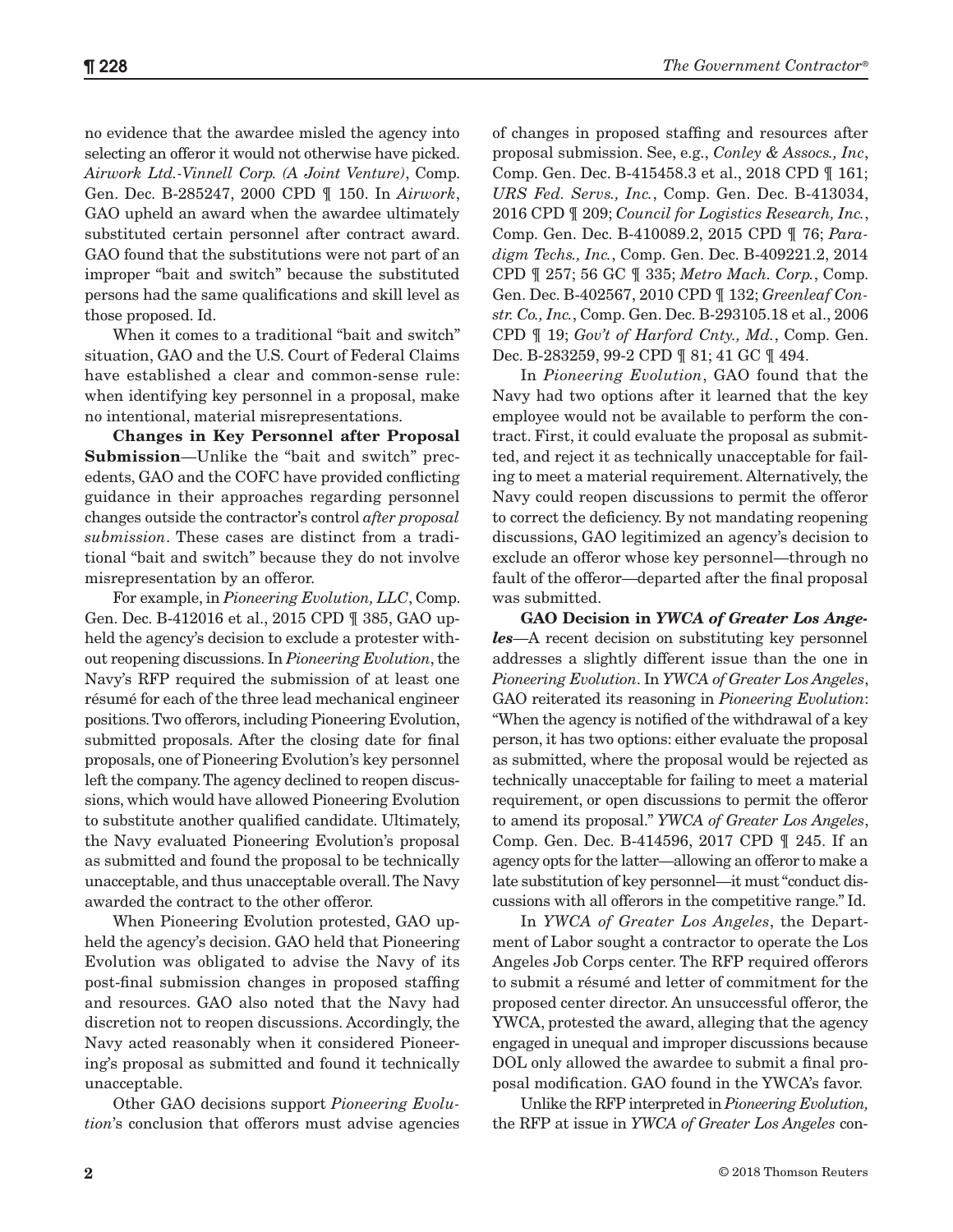tained an explicit requirement for offerors to notify DOL if any of their proposed key personnel became unavailable "at any point in the procurement process." Id. The dispute between the protester and the agency concerned the interpretation of this notification requirement.

To the agency, the RFP's explicit requirement to notify DOL if any of the offeror's proposed key personnel became unavailable contained an implicit requirement within it—allowing offerors to substitute key personnel when notifying the agency. DOL asserted that the RFP terms permitted offerors to substitute key personnel, including the center director, at any time and, thus, the agency reasoned that it could evaluate a personnel substitution even if it were late in the procurement process. So, in *YWCA*, the agency maintained that it was reasonable, under the terms of the RFP, to accept key personnel substitutions even after final proposal submissions.

GAO disagreed, finding that the notification requirement "did not implicitly grant special permission for offerors to make late modifications regarding key personnel." Id. On the contrary, GAO found that even if the requirement allowed late substitutions, such a substitution would amount to discussions. Thus, DOL was required to "conduct discussions with all offerors in the competitive range." Id.

GAO ultimately found that the agency's acceptance of the late substitution amounted to unequal and improper discussions.

**GAO Decision in** *Pioneering Evolution* **May Rely on a Misunderstanding of Prior Legal Authority**—The decision in *Pioneering Evolution* may be based a misunderstanding of prior GAO precedents. At the heart of this problem is GAO's decision in *Dual Inc.*, Comp. Gen. Dec. B-280719, 98-2 CPD  $\P$  133; 41 GC ¶ 154, a decision that may have misunderstood prior GAO decisions and incorrectly applied a new framework to issues regarding key personnel unavailability after final proposal submission.

In *Dual*, the awardee of an Air Force contract represented in its proposal that it owned a flight simulation division and employed the staff within that division. In fact, the awardee signed an agreement to sell the flight simulation division and transfer the employees after the Air Force evaluated the proposal, but before the contract was awarded. GAO sustained the protest, reasoning that the awardee had a duty to advise the Air Force of the planned sale.

In *Dual,* GAO misinterpreted and misapplied two of its prior decisions: *Mantech Field Eng'g Corp.*, Comp.

Gen. Dec. B-245886.4, 92-1 CPD ¶ 309, and *CBIS Fed. Inc.*, Comp. Gen. Dec. B-245844.2, 92-1 CPD ¶ 308. In both decisions, GAO found that offerors have an obligation to assess the availability of key personnel until the time set for receipt of final proposal revisions. See, e.g., *CBIS*, Comp. Gen. Dec. B-245844.2 ("[W]here an offeror knows prior to submission of its [best and final offer] that proposed key employees are no longer available, the offeror should withdraw the individuals and, in its [best and final offer], propose substitutes who will be available."). Both decisions addressed the reasonableness of the offerors' expectation that proposed personnel would be available before final proposal submission.

In *Mantech*, GAO held that if proposals are to be evaluated on the qualifications of proposed personnel, an offeror has the responsibility to propose individuals who may reasonably be expected to be available for performance. In analyzing the facts of *Mantech*, GAO held that the contract awardee had not met that responsibility because the awardee failed to confirm availability of one proposed key individual whose intention to accept employment with the awardee was questionable, and six other proposed individuals whose résumés were received over six months before inclusion in the awardee's proposal. Similarly, in *CBIS*, GAO sustained a protest because the awardee (1) lacked a letter of commitment, as required by the RFP, for one proposed key employee, and unreasonably assumed she was still available despite contrary information, and (2) failed to confirm continued availability of a second proposed key employee whose letter of intent was signed eight months earlier.

Unlike *Dual* and *Pioneering Evolution*, *Mantech* and *CBIS* involved actions before final proposal submissions were due and addressed scenarios in which offerors had no written commitment from key personnel, and therefore no reasonable expectation that the personnel would be available. So the facts in *Dual*  and *Pioneering Evolution* are not analogous to the facts in *Mantech* and *CBIS*. Thus GAO's conclusion in *Dual*, later applied in *Pioneering Evolution*, was based on a misunderstanding of GAO's prior decisions in *Mantech* and *CBIS*.

Moreover, in *Pioneering Evolution*, GAO ignored a factually analogous case, *Prof'l Safety Consultants*, Comp. Gen. Dec. B-247331, 92-1 CPD ¶ 404. *Prof'l Safety Consultants* involved a post-final submission change in key personnel. There, after the final proposal submission, one key individual left the awardee and another key individual became ill. The awardee replaced both individuals after award, and a protest ensued. The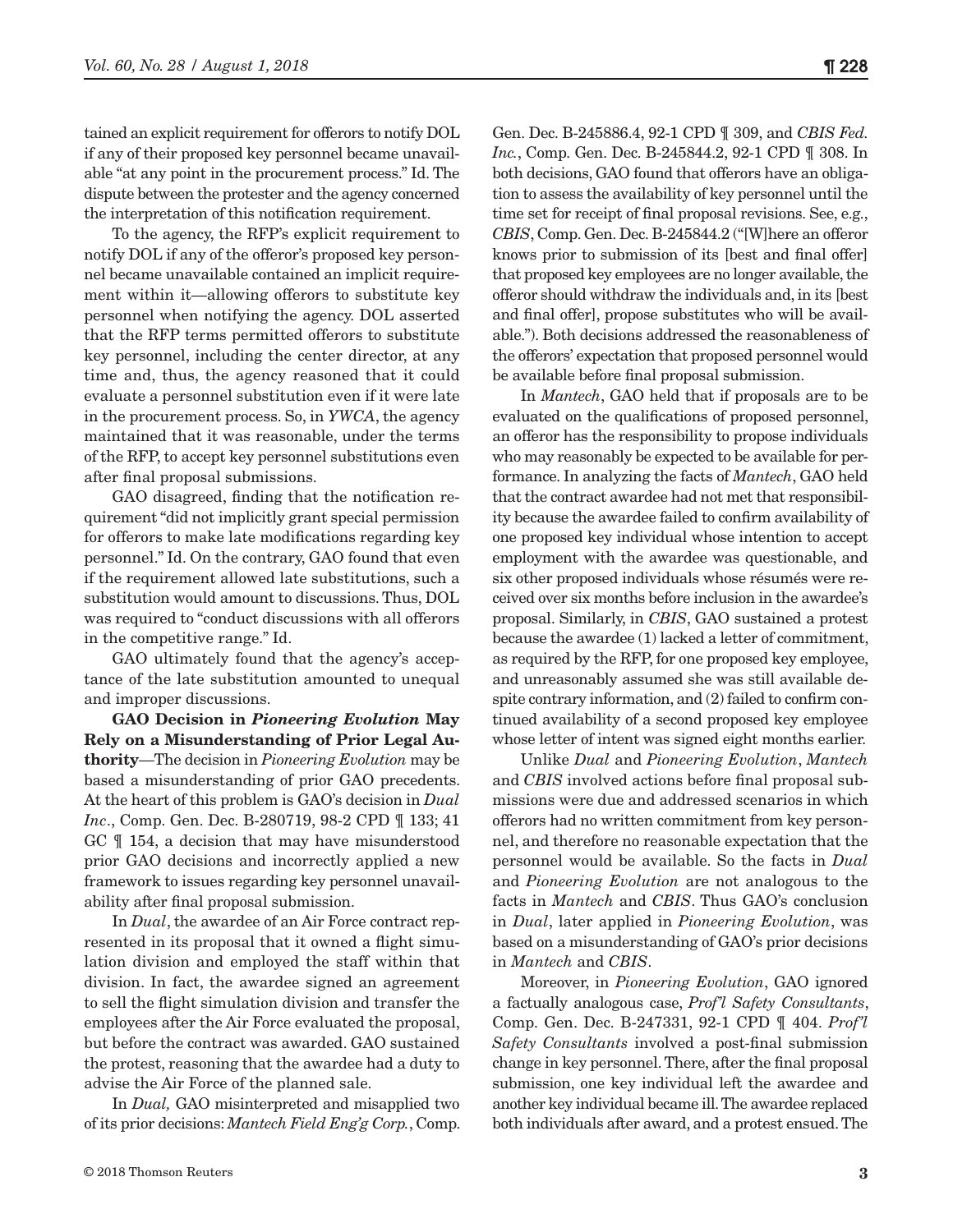protester alleged that the awardee acted improperly. GAO denied the protest, concluding that there was no evidence that a "bait and switch" had occurred. GAO found it reasonable for the awardee, when it submitted its initial proposal, to expect the proposed employees to be available for performance. GAO found that unlike "the circumstances in *Mantech* and *CBIS*, nothing in this case put the employees' commitments in question; rather, their unavailability was due to subsequent events which [the awardee] could not foresee when it included them in its proposal." Id.

In *Prof'l Safety Consultants*, GAO established reasonable, common-sense guidelines for agencies and offerors in these situations. First, GAO found that an offeror must propose key personnel it reasonably expects will be available for contract performance. Second, GAO concluded that "where the offeror provides firm letters of commitment and the names are submitted in good faith with the consent of the respective individuals … the fact that the offeror, after award, provides substitute personnel does not make the award improper." Id. *Dual* diverged from *Prof'l Safety Consultants*' sensible framework for analyzing issues with key personnel unavailability.

In *Pioneering Evolution*, GAO should have relied on the factually analogous and soundly reasoned decision in *Prof'l Safety Consultants*. Instead, it relied on *Dual*'s misunderstanding of *Mantech* and *CBIS*, leading to an unsound result and further entrenching *Dual*'s error.

**GAO Has No Jurisdiction to Make Recommendations to Contractors**—Another flaw in the *Pioneering Evolution* decision concerns GAO's jurisdiction to decide bid protests. GAO's bid protest jurisdiction is limited to making recommendations to agencies if they fail to comply with statutes or regulations. 31 USCA  $\S 3554(b)(1)$ . By the same token, GAO has no jurisdiction to make recommendations to offerors—including a recommendation that an offeror disclose the unavailability of key personnel when the offeror first learns of this after proposal submission. Its jurisdiction is limited to recommendations to the awarding agency.

GAO's recommendation in *Pioneering Evolution*  and *Dual* that offerors advise agencies of changes in proposed staffing and resources arguably oversteps GAO's bid protest authority. GAO cited no statute or regulation that is violated if an offeror does not advise an agency of a staffing or resource change that it learns about after submitting a final proposal revision.

The GAO decision in*Metro Mach. Corp*. is instructive. There, GAO asserted, "under certain circumstances an offeror is required to advise the agency of material changes to its proposal, even after submission, in order to ensure that the agency's evaluation is based on consideration of the proposal as it actually exists at the time it is being evaluated." *Metro Mach. Corp.*, supra, at 9. This is effectively a recommendation to offerors who find themselves in this situation that they disclose changes in key personnel when they first become aware of the need for the change after submission of the final proposal revision. GAO did not disclose the source of this requirement or the source of its authority for recommending that offerors disclose this information.

*Pioneering Evolution* **and FAR 52.215-1**—In fact, GAO in *Pioneering Evolution* overlooked the regulation—the solicitation provision at Federal Acquisition Regulation 52.215-1—that is contained in virtually every solicitation and explicitly advises offerors what to do in this situation. See FAR 15.209(a). This provision defines a "[p]roposal modification" as "a change made to a proposal before the solicitation's closing date and time, or made in response to an amendment, or made to correct a mistake at any time before award." If an offeror were to advise an agency of "changes in proposed staffing and resources … after submission of proposals," it would be submitting a "proposal modification" as that term is defined in FAR 52.215-1.

Not only did GAO in *Pioneering Evolution* omit a discussion of FAR 52.215-1, it drew a conclusion that is contrary to the terms of this solicitation provision. Nothing in FAR 52.215-1 (or anywhere else in the FAR) requires an offeror to submit a proposal modification after receipt of the final proposal revision. In fact, FAR  $52.215-1(c)(3)(ii)(A)$  provides that *"*[*a*]*ny* proposal, [*proposal*] *modification*, or [proposal] revision *received* at the Government office designated in the solicitation *after the exact time specified for receipt of offers is 'late' and will not be considered*" (emphasis added). FAR 52.215-1 thus makes it clear that agencies may not even consider this information if it were submitted, which is contrary to GAO's conclusion that "offerors are obligated to advise agencies of changes in proposed staffing and resources, even after submission of proposals." *Pioneering Evolution, LLC*, supra at 9.

The FAR Council could certainly revise FAR 52.215-1 to require contractors to continually update their proposals until contract award occurs. GAO could even explicitly recommend that the FAR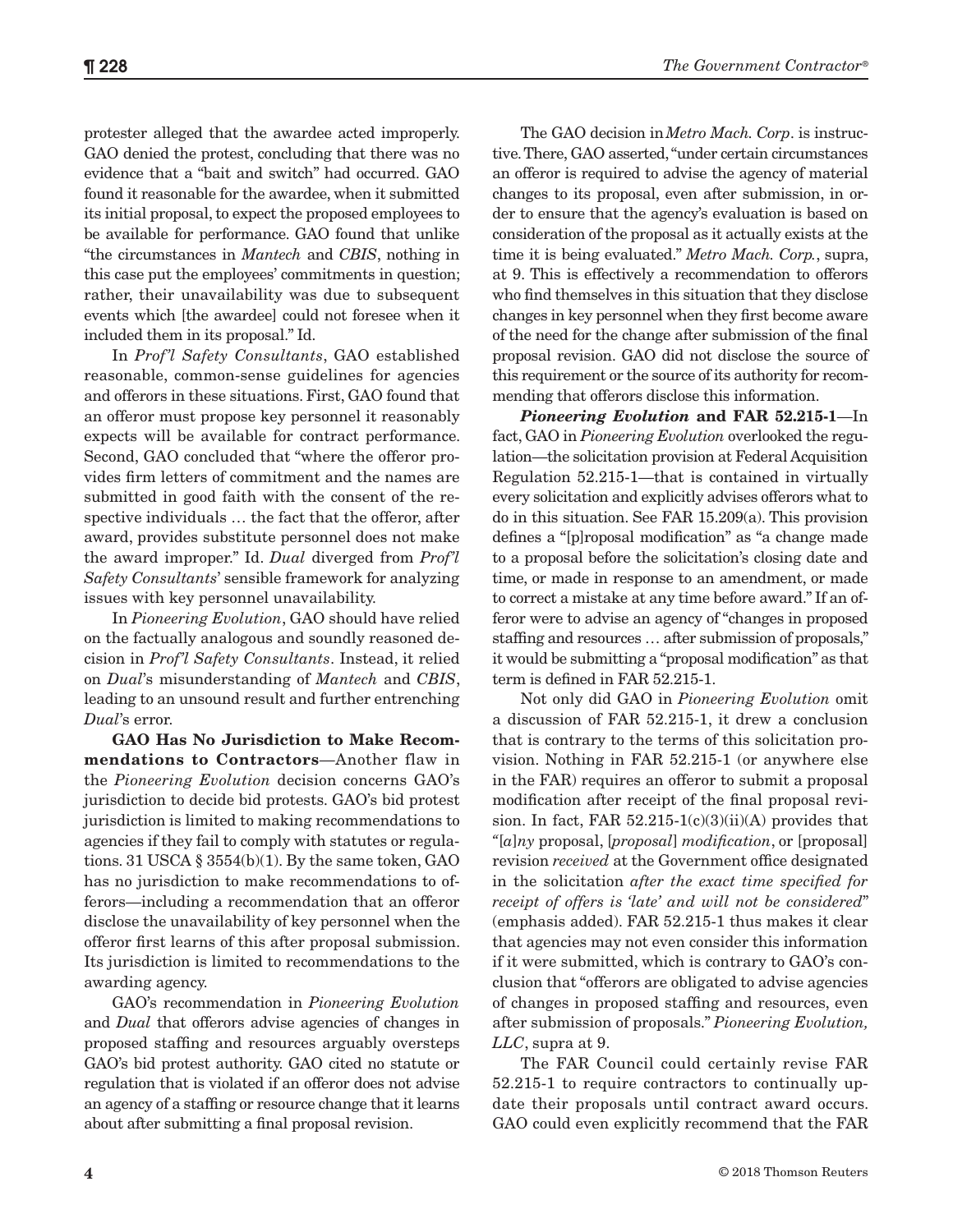Council revise the FAR to correct a perceived defect in the regulation. GAO has in the past made such recommendations. See, e.g., *Belleville Shoe Mfg. Co.; Altama Delta Corp.; Wellco Enters., Inc.*, Comp. Gen. Dec. B-287237, 2001 CPD ¶ 87 n.6 ("By letter of today, we are recommending to the FAR Council that it reconcile the language in FAR §§ 19.502-31(2)(i) and 52-219-7."); see also *Disc. Mach. & Equip., Inc.*, Comp. Gen. Dec. B-240525, 90-2 CPD ¶ 420. But in the absence of a FAR Council decision to revise the regulation, GAO should interpret Government contract solicitations as they are written, not as GAO believes they should be written.

**Different Approaches of GAO and the COFC**— A final nuance is the difference in approach to this issue by GAO and the COFC. Unlike the GAO decisions in *Dual* and *Pioneering Evolution*, the COFC found no duty to "update the availability of key personnel between final offer and award" if the solicitation is silent. *OAO Corp. v. U.S.*, 49 Fed. Cl. 478, 482 (2001) ("Plaintiff's claim of a legal violation by [the awardee] depends on [the awardee] having breached a duty to update its offer between the date of its final formal proposal submission and the date of award. It is not clear to the court that this duty exists."); 43 GC ¶ 250. In *OAO Corp.*, the COFC denied a challenge to an award when the awardee did not notify the agency that one of four proposed key personnel would be unavailable. While the agency evaluated final proposals, the contractor did not immediately inform the agency about the unavailability. Instead, the awardee notified the agency and proposed a substitute only after contract award.

Judge Tidwell explained that the plaintiff's success on the merits depended on whether the awardee breached a legal duty to update its proposal between final proposal submission and contract award. The court recognized that an offeror has a duty to ascertain the availability of key personnel when final proposals are submitted, citing *CBIS Fed. Inc.*, supra. But the COFC held that it is "not clear" that there is any duty to update final proposals before award, and denied the plaintiff's request for a preliminary injunction because the plaintiff would not prevail in its "bait and switch." *OAO Corp.*, 49 Fed. Cl. 478*.* Furthermore, although the court found that "there is no language in the Solicitation which creates a duty to update the availability of key personnel between final offer and award …. It would have been a simple enough matter for the agency to have added such a provision to the Solicitation in this case." Id.

**GAO Should Revise its Approach for Deciding These Cases**—The current framework is arbitrary, unduly burdensome to contractors and based on shaky precedent. It also raises the question of blurred lines insofar as GAO's authority is concerned: it adds to the FAR where the FAR is silent, and appears to make recommendations to offerors even though GAO lacks any statutory authority to do so.

GAO should instead apply the fair and commonsense "bait and switch" rules and reassert the common-sense framework established by *Prof'l Safety Consultants*, supra. Key rules for such a framework might include:

- An offeror must propose persons it reasonably expects will be available for contract performance.
- If an offeror knows prior to submission of its final offer that proposed key employees are no longer available, the offeror should withdraw the individuals and propose substitutes who are available.
- Whether an offeror's expectation of personnel availability is reasonable requires a close examination of the facts of each case.
- An award is not necessarily improper if an offeror proposes key employees in good faith, but later, after award, provides substitute personnel.
- An offeror may promptly notify an agency of the unavailability of personnel that occurs after the final proposal is submitted to the Government, after the contract is awarded.
- If the Government would like to be notified of updates to a proposal and receive a substitution of key employees, the solicitation should expressly say so.

The current legal landscape leaves offerors with few desirable options. The absence of clear legal guidance puts contractors at risk of having their proposal rejected if they notify the Government of personnel changes. Contractors also risk a bid protest if they learn before award about unavailability of a key employee and do nothing about it until after award.

**The FAR Council, Not GAO, Should Determine the Need for Continuous Proposal Updates**—For this reason, the FAR Council should examine this issue. If, as a matter of contracting policy, it agrees with GAO's decision in *Pioneering Evolution*, it should revise FAR 52.215-1 to establish a regulatory basis for the decision. If the FAR Council does not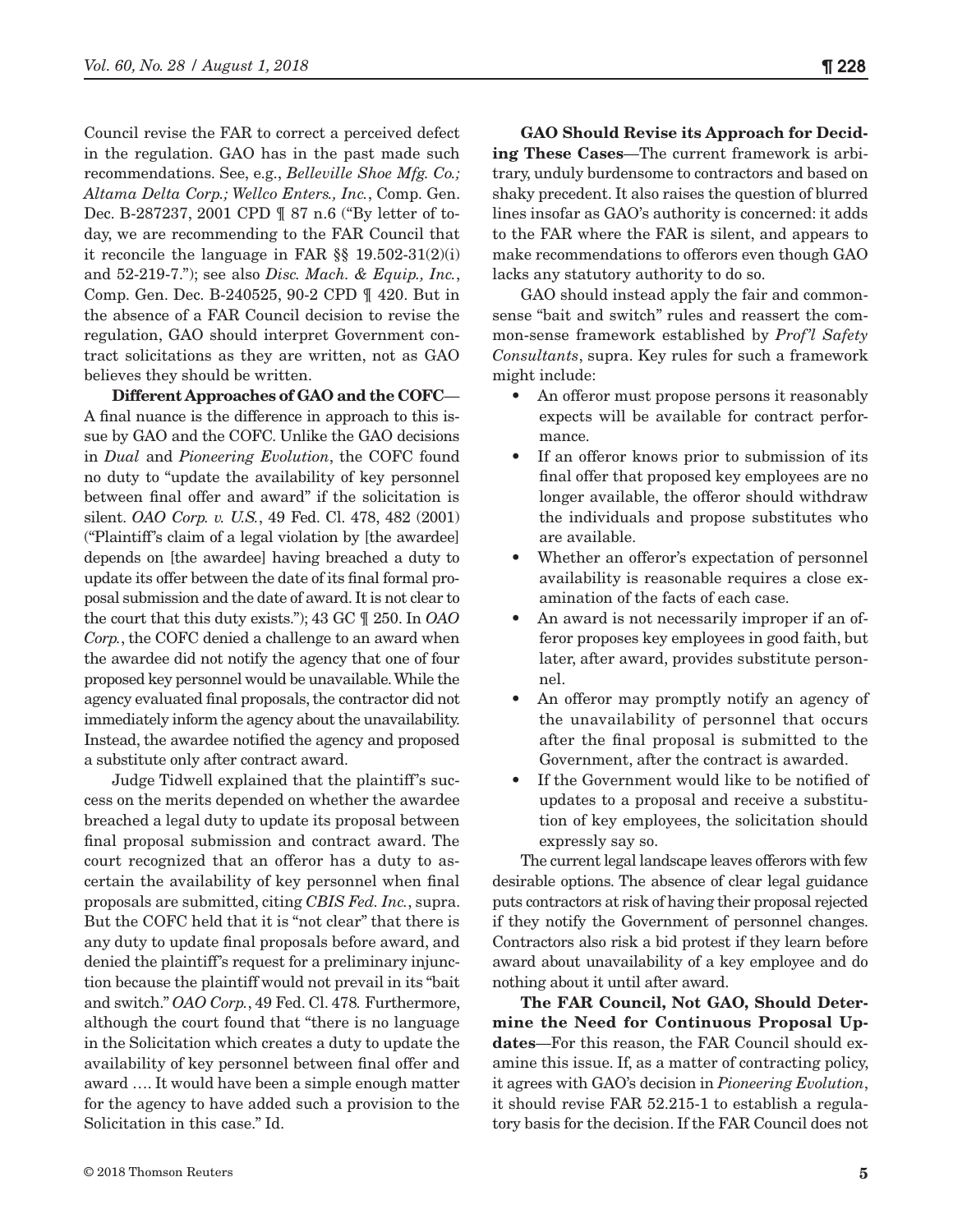agree with this GAO decision, it should retain FAR 52.215-1 without change.

For example, the FAR Council might reasonably conclude that if it established a requirement that offerors update their proposals for changes in key personnel that occur after final proposal revisions, the requirement should be that offerors update their proposals after final proposal revisions for all changes to the offeror's proposal that might change the contract award decision. Again, the FAR Council might reasonably conclude that the benefit to the Government from a requirement for continuous proposal updates is more than offset by the delays that it will necessarily impose on the procurement process.

**Contractor Responsibility Requirement**— Federal agencies may contract only with responsible contractors. FAR 9.103(a). Regardless of whether a solicitation requires a company to disclose information about the unavailability of key personnel before contract award, a company might reasonably conclude that an agency might want this information disclosed before contract award, and, therefore, as a responsible contractor, the company might reasonably decide to disclose the information. However, neither the COFC nor GAO has analyzed this issue as a matter of contractor responsibility. Moreover, generally, GAO will not review an affirmative determination of responsibility. 4 CFR §  $21.5(c)$ .

Companies selling to the Government face difficult decisions about what they must and what they should disclose to their customer. On one solicitation, a contractor might conclude that an agency would want to know this information before contract award. On another solicitation, the offeror might conclude that the agency might prefer to resolve the issue after contract award.

Furthermore, an agency has meaningful remedies if it concludes that an offeror has acted improperly by not disclosing information until after contract award. See, e.g., FAR 3.700(c) (recognizing that agencies have a common law right to avoid, rescind or cancel contracts that may have been improperly awarded).

**Key Takeaways for Contractors**—Inconsistent messages from GAO and the COFC, a lack of regulatory clarity, and potentially harsh consequences leave contractors facing a difficult decision when they are forced to change key personnel through no fault of their own. In making this decision, contractors should consider timing and agency discretion.

The first scenario—when key personnel become unavailable *before* submission of the final proposal or final proposal revision—is clear. An offeror must either inform the agency or submit a revised proposal if it knows a key person can no longer work on the project.

The second scenario—when an offeror learns *after* the proposal deadline, but before award, that key personnel will be unavailable to perform the contract—is entirely unclear. In this situation, the offeror is faced with only unpleasant options. First, the offeror could say nothing and face a possible bid protest. If not successfully protested, the postaward substitution of key personnel could become a matter of contract administration. See 4 CFR § 21.5(a); see also *Alamo City Eng'g Servs., Inc.*, Comp. Gen. Dec. B-409072 et al., 2014 CPD ¶ 32 (noting that if an agency allows a contractorawardee to replace key personnel after contract award, this is not a matter GAO will review, but is a matter of contract administration).

Alternatively, the offeror could inform the agency of the change and hope for the best. The greatest risk with this approach is that the agency might reject the proposal as noncompliant. From an agency perspective, this may be the lowest-risk way to resolve the issue. There is also the risk that exchanges between a contractor and the Government where the contractor provides post-final submission information about revising its proposal, and the agency actually considers that information, could constitute an improper discussion and disqualify the contractor. *Beckman Coulter*, Comp. Gen. Dec. B-218030.1 et al., 99-1 CPD ¶ 9; see also *YWCA of Greater Los Angeles*, supra.

Another possibility, however, is that after being informed of the change, the agency decides to open—or reopen—discussions. This is purely at the agency's discretion, however, so contractors cannot expect the agency to do so. If the agency decides to consider a postfinal submission revision from the offeror, the agency must allow other offerors to do the same.

**Conclusion**—These decisions by GAO and the COFC show the importance of timing when it comes to disclosing unavoidable personnel changes to an agency. If an offeror decides not to disclose this information until after contract award, and an unsuccessful offeror successfully challenges that decision at GAO, the awardee should carefully consider whether to protest to the COFC an agency action adopting an adverse GAO protest decision.

However, navigating the issue of key personnel becoming unavailable during the procurement process